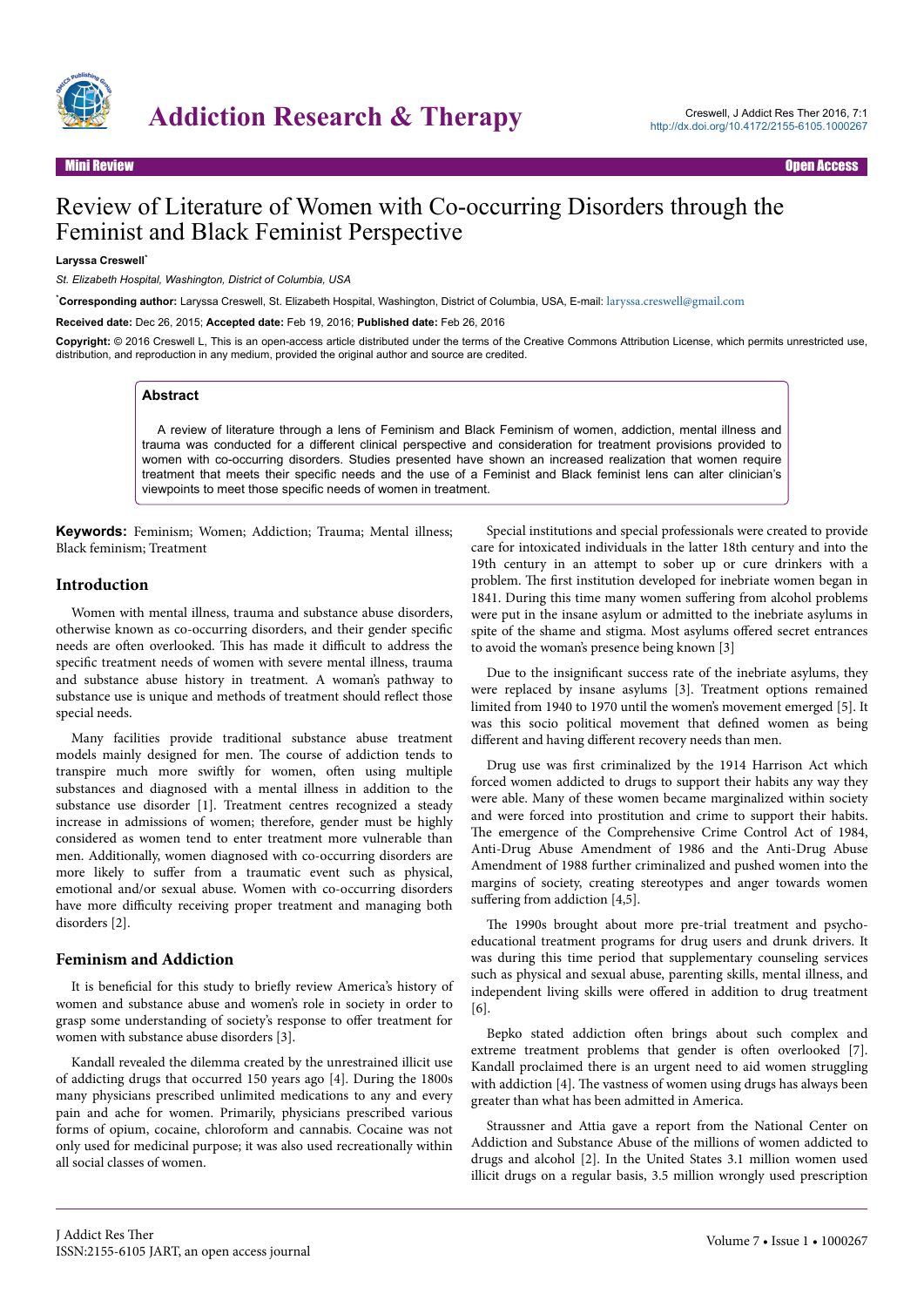drugs and 4.5 million women were alcoholics or abused alcohol. Stevens, Andrade, and Bridget provided the most recent data which indicated approximately 6.5 million women met the criteria for substance abuse or dependence [8]. Brady and Ashley noted gender as being extremely important for treatment services for women substance abusers because of the background, patterns and personal histories that differ from men [2]. Stevens, Andrade, and Bridget 8 stated their differences in the reasons women need and receive substance abuse treatment, as well as differences in outcomes in treatment and retention in treatment.

Collins discussed the use of the disease model to understand the addiction phenomenon, but this seemed to overtly simplify addiction problems manifested within women [6]. This model left out significant social facets such as race, sex, class, and age in precipitating factors leading to and perpetuating the addiction.

Covington, Burke, Keaton, and Norcott identified a difference in pathways to drug use and abuse for men and women [9]. Because of different societal gender roles and expectations for women, there is a more significant impact on employment, child custody and housing to name a few.

Clark, Samnaliev, and McGovern said that 50 to 100% of individuals receiving Medicaid benefits are more likely to be diagnosed with psychiatric or substance abuse disorders than the general population [10]. Mandell and Werner reported most women with substance use disorders are involved in several public service systems, such as the criminal justice system, child welfare, Medicare or Medicaid [11].

Although awareness was noted regarding the challenges that exist for women with principal child rearing responsibilities to engage in treatment, many services are not designed to meet specific needs such as child care. The complexities often compound the effects of alcohol and drug use for women [12]. Brady and Ashley reported inpatient hospital facilities were less likely to offer special addiction programs for women and pregnant women, but they were more likely to offer prenatal care [2].

## **Black Feminism and Addiction**

Mainstream treatment for addiction has generally left out the unique needs of women and Black women specifically [13]. Even though Black women share a history of sexism and racism in America, it is important to remember they are not monolithic; they have different ethnic and racial backgrounds [8,13].

Gray and Littlefield stated that the cultural and ethnic foundation of an individual creates the lens for them to view the world and their life experiences [13]. Rhodes and Johnson declared African American women as being most likely to receive insufficient therapy and to be punished for the behaviour associated with substance use [14].

There is a limited amount of literature that measures substance abuse, race and ethnicity along with subgroups of Black women. Нis makes it challenging to truly know the prevalence of substance use and to understand the cultural characteristics of addiction over the life span of Black women [13,15]. Traditional models of addiction have failed to recognize the disparate allocation of resources for Black women. Нese models fell short of distinguishing the environmental factors which shape the minority female addict [14].

The insufficient awareness of sexism and racism greatly denies the position of Black women and compromises the treatment experience

[14]. Development of Afro-centric lenses to view the world could be beneficial for Black women in treatment. Afro-centric lens is defined as exploring ethnic identities and cultural rituals in order to enhance recovery. Developing a strong African American identity could augment self-esteem and reduce drug use [6].

Understanding the complexities of the addiction phenomenon of Black women requires accounting for the personal characteristics of the individual addicted woman. Also, it is important to take into account the socio-political facets that create the circumstances in which she defines herself and her lived experiences [13]. Нere is a need to understand the varying backgrounds of women who abuse substances by ethnicity and race. Нis could make a significant difference in how these women view themselves and may help in recovery [6,8].

Gray and Little discussed a study that enrolled Black women and their children into comprehensive culture and gender specific long term residential treatment [13]. Нe findings were significant in that 88% of the women maintained sobriety while in treatment and when discharged. Due to the sizeable number of reports of physical and sexual abuse of Black women addicted to alcohol and drugs, trauma recovery should be centre stage in programs in order to be effective and promote recovery. It is essential to comprehend the overlapping of various factors that cause and perpetuate female addiction. Also, it is critical for developing effective treatment interventions [14].

# **Feminist and Black Feminist Perspectives on Mental Illness and Women**

Linhorst, Hamilton, Young, and Eckert stated that there is a long history of individuals with mental illness lacking empowerment [16]. Ritsher, Coursey, and Farrell reported that an understanding of social based gender differences as well as biological differences are required in order to gain an awareness of the needs and experiences of women with severe mental illness [17].

Ballou et al. recommended recognizing actual lived experiences as an efficient way of creating information, instead of forcing societal structures on that lived experience [18]. By recognizing the actual lived experience, it urges vigilant attention to actual lived experience instead of forcing structure on the lived experience. Once this occurs there is opportunity for contextual and cross cultural appreciation. Avery stated feminists have often ignored the needs of women with severe mental illness, but at the same time feminists have redefined mental illness as a type of oppression within society for women [19].

Nabors and Pettee defined the theoretical orientation of feminist therapy as deconstructing the pathology of women's symptoms [20]. This framework permits therapists to view women's problems appropriately. Ballou et al. emphasized the need for more research on the differences between gender, schizophrenia and chronic mental illness across ethnic groups to keep up with the research conducted on depression [18].

Avery stated two ways in which sexism influences the concerns of women with mental illness. The effect oppression has on women potentially intensifies the level of mental illness and gender bias, which leads to more women with the diagnosis of mental illness [19].

Carter and Parks stated most research on gender has been unsuccessful in exploring the effects of race on various criterions [21]. Nadeem, Lange, and Miranda reported deprived young ethnic women are over represented and have the most risk for multiple psychiatric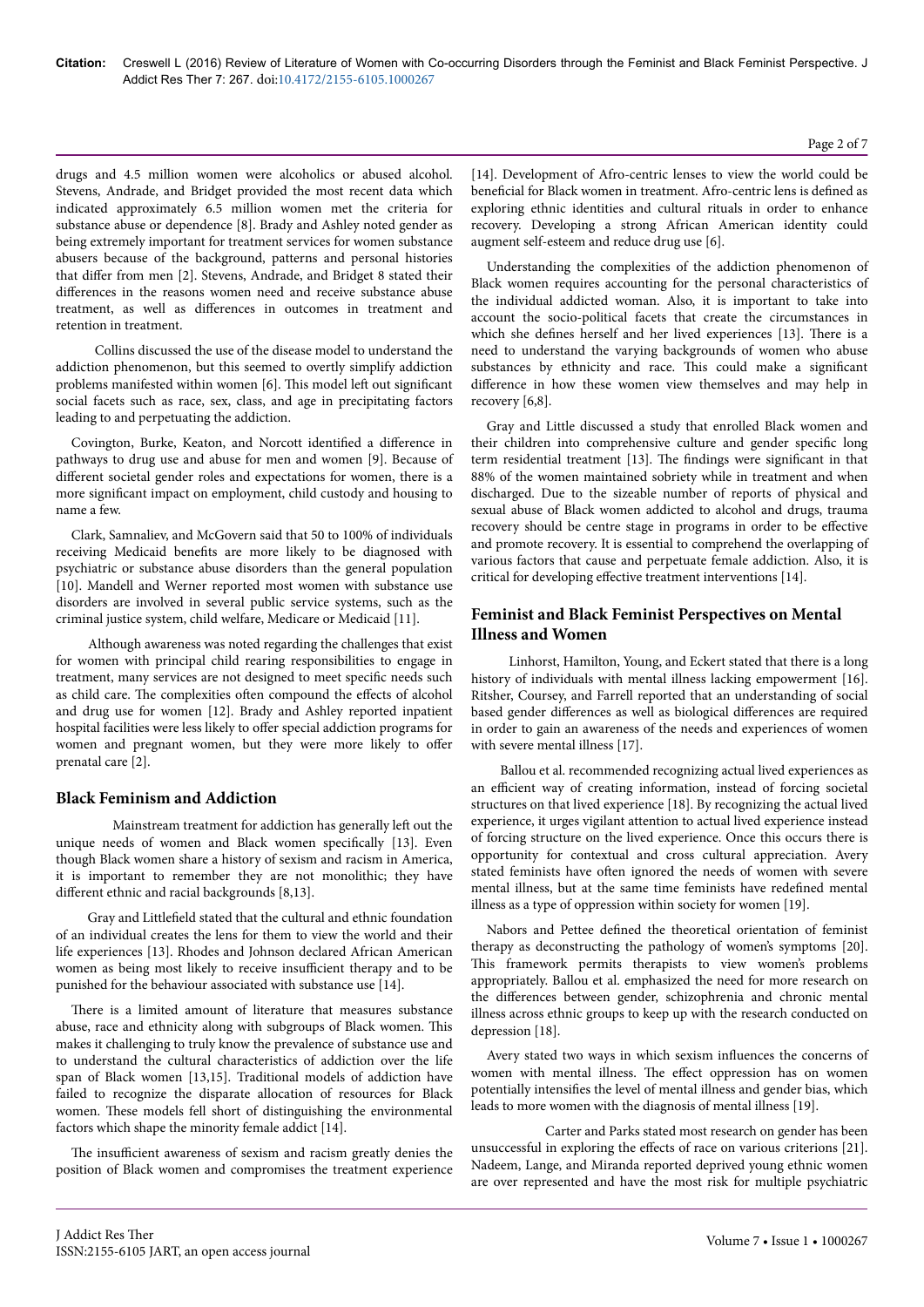disorders. In addition, they are less likely to receive the needed mental health treatments [22]. The National Survey of Black Americans reported most African Americans did not seek mental health services as a response to emotional distress [23,24].

Individuals diagnosed with severe mental illness often need help with basic life necessities [25]. Wilson reported that 43% of African Americans and African Caribbean's responding to a survey were diagnosed with a major mental illness such as schizophrenia [26]. Eighty-five per cent received their treatment in a psychiatric hospital setting.

Groh concluded the United States had reached a defining moment with poor and low income individuals receiving mental health services as funding continued to dissipate on a yearly basis [27]. Diala et al. said that bias from providers offering treatment and diagnoses of mental disorders tend to affect African Americans seeking care [28]. Suite, La Bril, Primm, and Harrison-Ross claimed there is a need for providers to take a history sensitive approach when providing treatment to people of colour [29]. Нe U.S. Surgeon General's report stated that significant barriers for mental health treatment for people of colour are stigma and mistrust.

Suite et al. discussed records of acts of violence against women of colour in the medical establishment [29]. Specifically, routine sterilization of women of colour was a common practice within the medical field and exacerbated the mistrust. Neighbours et al. stated that several studies found significant differences between people of colour from varying ethnic and racial groups to be just as different as their white counterparts [23].

Waite and Killian made clear that cultural identity will considerably alter women's experience of depression [30]. Depression was reported as the leading cause of mental illness among women. Underserved women are substantially more likely to be diagnosed with depression. The authors also stated the need for understanding the multifaceted circumstantial factors that may have some effect on the outcomes of mental health treatment.

Collins stated women of colour with severe mental illness experience stigma in reference to their illness along with racial discrimination, poverty, immigration status or ethnicity [31]. Нe author used the intersectional approach to view the complex systems of oppression such as mental illness, race and gender. Inter sectionality was defined by understanding the interlocking of systems of oppression which views all the dimensions of the woman that make her unique.

There is a need to address the racial inequality of treatment offered for psychological disorders, and it is vital to create a way to explicitly understand the experiences of women struggling with the oppressive nature of society. Нe framework of inter sectionality allows for an explicit viewpoint of ethnicity, mental illness and gender identity and how they all interact when exploring the psychopathology of the woman [32].

Mollow reviewed Meri Nana-Ama Danquah's Willow Weep for Me [33]. In the book Danquah discussed using inter-sectionality as a way to explore the various aspects of the medical model of mental illness. The lack of access to proper healthcare and improper forcing of healthcare is one of the most oppressive factors of mental illness and politics. Treatment for mental illness remains complex and opposed within the political sector.

Sparks stated people of colour face imbalanced and significant rates of mental and physical illness and untimely death rates [34]. Mental illness and mental health dwell within the socio political, socio-cultural and economic framework. Нis contributes to and influences the creation of labels for mental illness, treatment approaches, prevention and the types of labels given when people are diagnosed.

Society classifies an individual by his or her race, gender and class; however, a person's life experience and social environment have a tremendous impact on his or her identity. Нe influences of race, gender and class are varied based on having privilege or not. More attention should be given to the intersections of class, race, gender and mental disorders [34]. Mollow stated having a diagnosis of a mental illness increased the potential for being placed in the institution unwillingly, treatment with unsafe medications or societal stigmatization [33].

## **Feminism and Trauma**

Brison said that a person feeling totally powerless in the midst of something that is seemingly life-threatening constitutes a traumatic event [35]. Courtois and Ford stated there are several definitions of trauma [36]. Нe author's further state once psychological trauma takes place, the individual will more than likely neutrally experience traumatic events but afterwards will subjectively anticipate an experience of trauma.

Herman discussed the historical points of view of hysteria and combat neurosis [37]. Just thirty years ago the realization and connection of identical post-traumatic stress syndromes were made between combat veterans, rape survivors, and victims of incest and domestic violence. Нe reality is trauma is trauma no matter who experiences it and no matter the origin of the trauma.

Courtois and Ford described two types of trauma [36]. Type I trauma is defined as a single incident. Type II trauma, also known as complex trauma, is defined as a recurring of incidents. Complex trauma is more common and affects between one in seven to ten children. Typically an individual's trust is betrayed by a primary caregiver or relationship during a vulnerable developmental period.

Herman said that the basis of human relationships is called into question once a traumatic event happens [37]. Brison stated when a traumatic event originates from another human being deliberately, it shatters the basic beliefs about the world and safety in the world [35]. Also, the individual who is traumatized loses a sense of self and connection with self [38]. The difficulties of women who have been traumatized are often exacerbated due to the constricted tolerance of those with whom they have close relationships. In addition, there is minimal approval allowed by society for women to disengage or communicate their feelings. Нe principal experiences of psychological trauma are disempowerment and disconnection from others [37].

Frueh et al. found that 51 to 98% of individuals with severe mental illness in the public mental health clinics shown to have had high occurrences of traumatic victimization, and approximately 43% had post-traumatic stress disorder [39]. They also found these individuals are vulnerable to vicarious traumatization within the psychiatric settings. Нe mental health systems are saturated with survivors of recurring and prolonged childhood abuse [37].

Increasingly a history of trauma has been recognized as a major concern of women with co-occurring disorders. Savage, Quiros, Dodd, and Bonavota conducted a study to determine the prevalence of

#### Page 3 of 7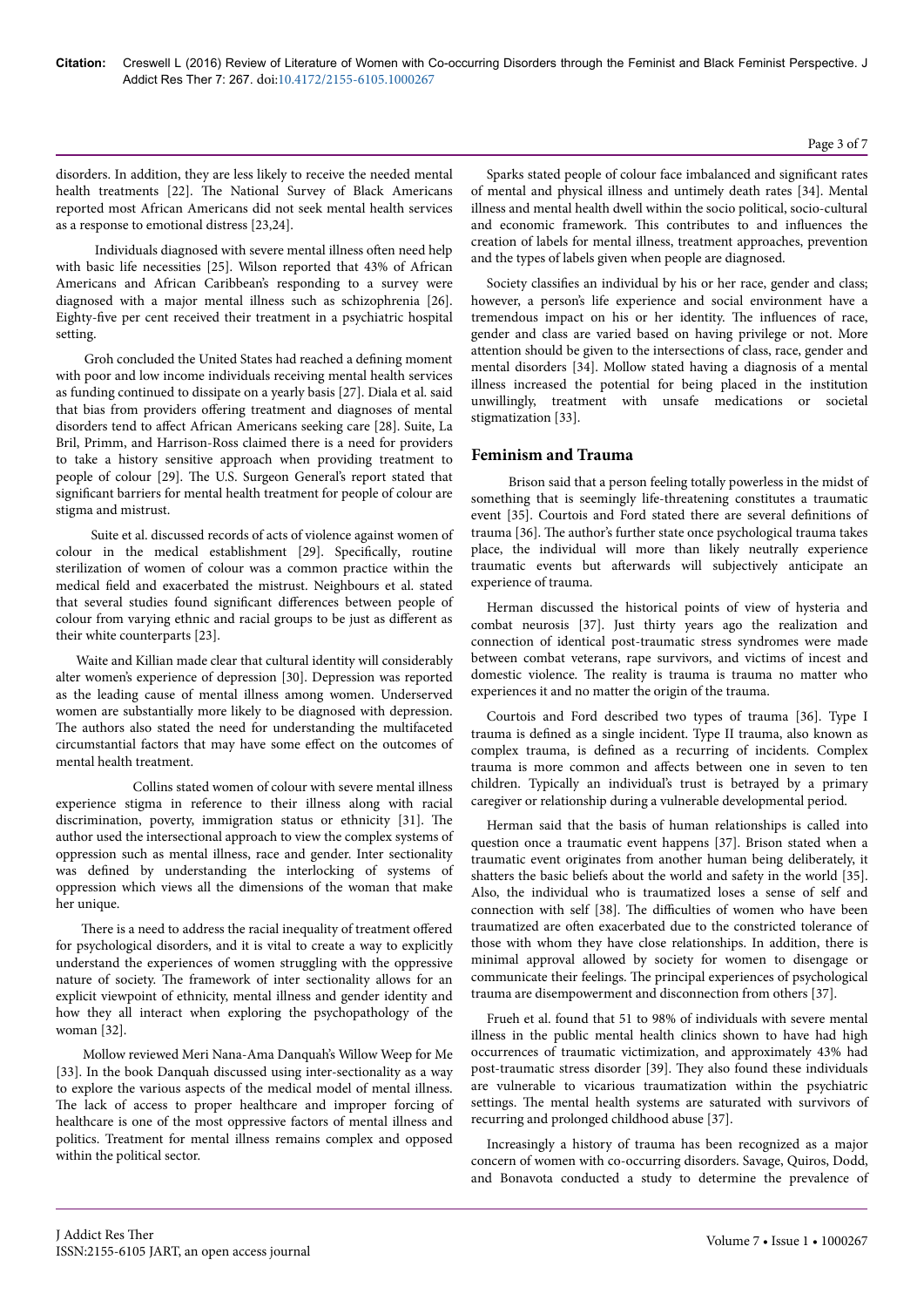interpersonal trauma and abuse ensued by women with co-occurring disorders [40]. Нe authors found that 85% of the women had been physically abused, and almost 70% had suffered violent penetrative sex; furthermore, 43.4% of women stated they had experienced violent penetrative sex as an adult, and 20% reported they had experienced this before age eleven. Нe authors also discovered the earliest onset of interpersonal trauma and abuse occurred as early as the preschool and elementary years.

Gallop, McCay, Guha, and Khan revealed women are more likely than men to be hospitalized for disorders such as borderline personality and dissociative disorders, which typically are a result of prolonged childhood trauma [41]. Нe authors report these are potential risks for re-traumatization or re-victimization by interventions used to manage behaviors during hospitalization for survivors of abuse.

All aspects of a woman's well-being are affected and strongly impacted by trauma [42]. Due to the increased awareness of the relationship between substance abuse, mental illness and trauma, the federal government agency, Substance Abuse and Mental Health Services Administration (SAMSHSA), initiated a national evaluation of the effectiveness of a comprehensive program for women with histories of trauma, mental health, and substance abuse disorders.  $[12,42]$  This study was the first effort from the federal government to undertake the shortfall of services provided for women with cooccurring disorders and trauma [43].

Collins stated women have reported that they frequently use drugs to numb the pain that is a direct result of trauma, self-hatred, anger and neglect [6]. Нese traumas also include sexual and physical abuse from interpersonal relationships. Self-medicating the effects of trauma is common and interrupts the ability to sort out the experiences of the trauma and symptoms of post-traumatic stress disorder (PTSD) [2].

Covington reported suffering violence is not the only way of experiencing trauma, but it is inclusive of witnessing a violent incident [44]. Trauma is defined as a response to an event as well as an event in itself. Нe author also described the relationship between substance abuse and trauma as a means of sustaining a connection to a nonhealthy relationship. The use of the substance tends to offer a numbing effect to a violent relationship. Clark et al. reported that women who have been abused display difficulty trusting others [45]. It is essential for a strong therapeutic alliance to be developed as part of the recovery.

Inadequate attention to the effects of trauma, mental health symptoms and substance abuse could cause misdiagnosis and misguided foci in treatment. It is not often that treatment services are designed specifically for women, and this leads to inaccessibility and  $in$ effectiveness  $[46]$ . Due to the difficulty in sustaining close relationships, women surviving traumatic events tend to be susceptible to re-victimization by caregivers. They often become involved in repetitive harmful interactions. The mental health system often inadvertently re-creates the actions of the abusive family and retraumatizes the victim [37]

Women are known to drink more frequently to reduce symptoms when they are experiencing negative effects from their trauma. These women are also much more vulnerable to the possibility of retraumatization and engage in self-destructive behaviour [9].

DiNitto and Crisp reported women diagnosed with severe mental illness such as schizophrenia and substance abuse disorders are more vulnerable and at risk of physical and sexual abuse as a result of cognitive and social skills deficits [47]. Нe level of burden experienced by women, along with multiple barriers and vulnerability, often impede the treatment and recovery process; this often causes relapse and early departures from treatment. [48,49].

Commonly trauma is a trigger for relapse and mental health symptoms. In addition, psychological development and a woman's ability to connect are profoundly hampered. Нis in turn impacts the way in which a woman who has experienced trauma interacts in the therapeutic environment [9]. Using trauma as the framework of treatment can enhance the treatment environment and fortify the interventions for recovery [48,49].

According to Brown, Rechberger, and Bjelajac, gender specific treatment and trauma informed care are two specific criteria needed in developing a program for women with co-occurring disorders [50]. In order to expand the results of treatment for complex trauma, there is a need to integrate interventions specifically targeted in this area [51].

Gatz et al. found supportive evidence that integrated trauma informed treatment programs can have success for treating women with co-occurring disorders and histories of trauma by increasing their coping skills [49]. Нis study also called for the need to assess for trauma at the point of entry into a treatment program.

The goal of the Cohen and Hien study was to determine the effectiveness of cognitive behavioural therapy in a sample of urban women with substance abuse disorder and trauma [51]. The results indicated a decrease in some symptom clusters in a short period, but more complex issues of trauma may be less amenable to this treatment.

Holdcraft and Comtois stated there is a need for women with cooccurring disorders to be provided with treatment that is inclusive of empowerment [52]. Нe treatment should build hope and confidence through the use of training skills development, community support, and education and motivation enhancement. Women only programs could provide a greater effect for those suffering from mental illness.

The Morrissey et al. study reported the interventions used over twelve months improved symptoms of trauma in conjunction with the comparison group [53]. Нe interventions consisted of a comprehensive selection of services. The staff providing the services were all trauma informed. All services integrated treatment of mental health, trauma and substance related issues, and the consumers of the service were involved and served in an advisory role.

Gray and Littlefield expressed the significance of trauma in the lives of Black women. Reports showed sixty one per cent of Black women who used crack cocaine had been sexually abused at some point in their lifetimes [13].

## **Black Feminism and Trauma**

Hooks stated sexual exploitation of Black women at the time of slavery caused the devaluation of black womanhood, which did not change for one hundred years [54]. Survivors of rape in the patriarchal society lost their significance and importance due to the humiliation they had to endure.

McNair and Neville revealed that minimal literature exists that examines the experiences of African American women survivors of sexual assault [55]. Нe authors explored the experiences of African American women survivors' experiences within the intersections of race and class.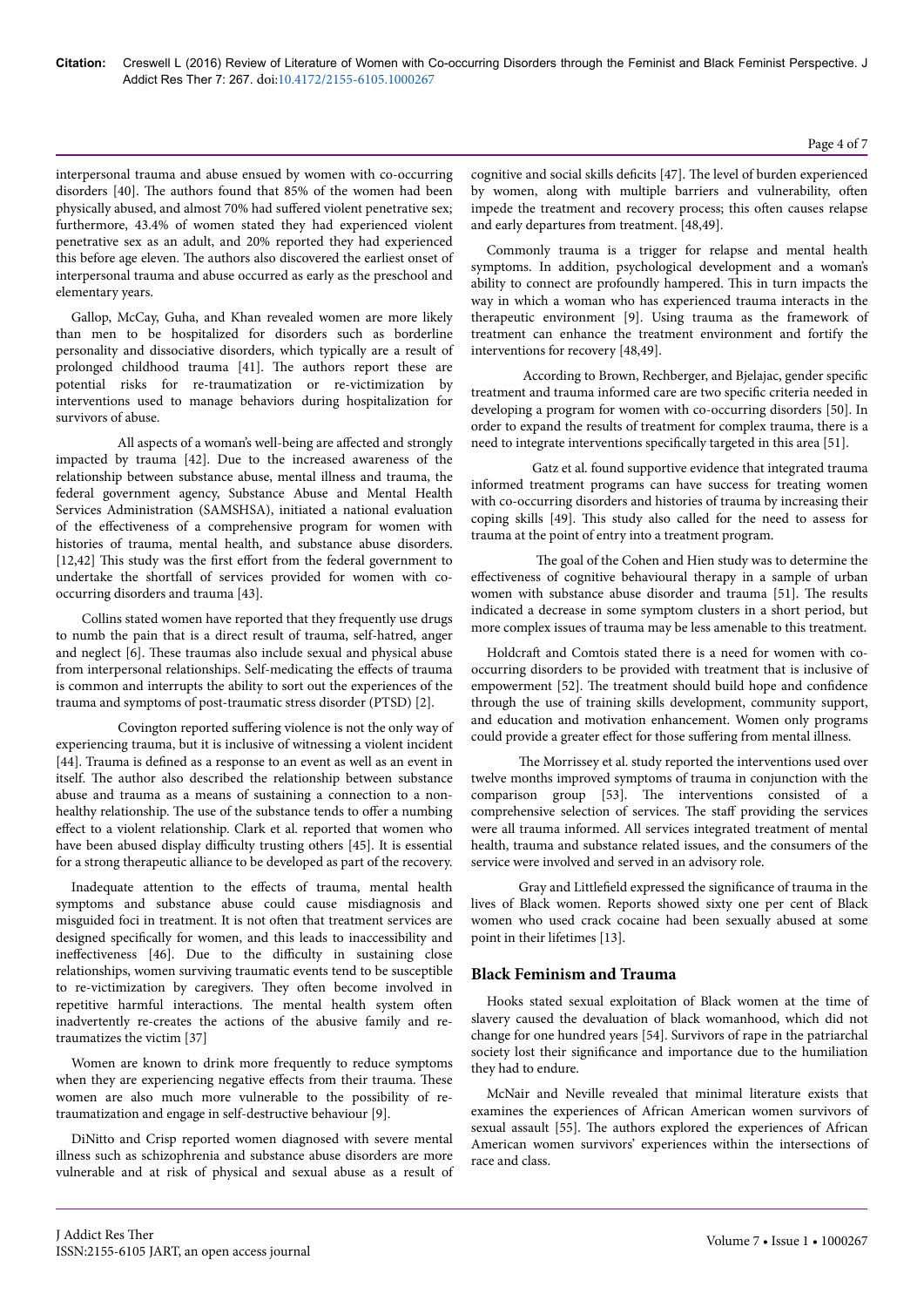#### Page 5 of 7

Cusak, Morrissey, and Ellis said that the outcomes of diversity in trauma implies that people with a history of trauma, mental illness and substance abuse disorders should not receive the same interventions to help them cope with their experiences [56]. White, Strube, and Fisher stated the Black feminist perspective put emphasis on the oppressive systems of race and sexism on social and human domination [57]. It expanded this viewpoint to explore the intersections and the effects that diminish attitudes towards rape.

McNair and Neville informed readers of the qualitative difference in the socio-historical background of African American women compared to non-minority women [55]. Slavery used sexual exploitation and rape to control African women by stigmatizing them as temptresses. It was believed that the African slave could not be sexually exploited and that she actually welcomed the sexual advances.

Crenshaw stated the black feminist point of view offered a political and intellectual response to the black woman living in the intersections of race and sexual subordination [58]. Нe aim was to bring together what otherwise would be varying aspects and alienated awareness, and to address the political marginalization of wanting to view race or gender in isolation instead of viewing them together.

The political goals of black feminism are to build and give power to a political responsiveness that is actively opposed to racism and misogyny concurrently. Violence that occurs against women of colour should be understood as a crucial issue in the anti-violence or the antiracist dialogue [58].

Stephens and Phillips argued that African American women have a shared set of experiences unique to their racial and gender background which shape their view of their sexuality. Furthermore, mass media, peers and family units all act as primary informants of the socialization of sexuality for African American women [59]. Нe information received by these various sources is experienced differently by these women than by non-minority women.

Crenshaw said that the disregard for women of colour being victimized by violence and rape may be attributed to the difference in culture; this highlights the propensity for the public to not take the intra-racial violence seriously [58]. Brison said that the intersections of the various taboos of rape, such as talking openly about violence, sex and trauma, brings conversation to a stalemate and immobilizes the prospective supporter [35]. Нere is no way to ease the discomfort, and the vocabulary needed to express concern is lacking.

## **Conclusion**

Studies have shown an increased realization that women in the clinical care settings require treatment that meets their specific needs. More specifically, treatment should be focused on women's emotional development, trauma, recovery, and parenting skills [60].

Williams noted that knowledge that is subjective and grounded in experience is valued [61]. Нe personal experience of a woman has the ability to address more than her own encounter because it is reflective of the greater social, historical, political and cultural context within its phenomenon. Нe interrelationships within the systems of oppression make the task of self-deconstruction and finding the fundamental self becomes an overwhelming task.

The lived experience of women signifies multifaceted networks of relationships, contacts and obstacles that are all interconnected [48]. Having knowledge of the pervasiveness of interpersonal abuse in the

lives of women with co-occurring disorders lend itself to the task of incorporating a holistic assessment and to have a fine distinctive individualized understanding of their needs [39]. Approaching addiction, trauma and mental illness from the black feminist perspective creates a shift from looking for internal deficits and moves towards looking for various environmental and cultural interconnections  $[6]$ . The key is to create the most effective services that acknowledge and understand the lived experience of the woman in a patriarchal society [62].

#### **References**

- 1. [Centre for Substance Abuse Treatment \(2005\) Substance Abuse](http://www.ncbi.nlm.nih.gov/books/NBK64197/) [Treatment For Persons With Co-Occurring Disorders: A Treatment](http://www.ncbi.nlm.nih.gov/books/NBK64197/) [Improvement Protocol TIP 42. Rockville, MD: Substance Abuse and](http://www.ncbi.nlm.nih.gov/books/NBK64197/) [Mental Health Services Administration.](http://www.ncbi.nlm.nih.gov/books/NBK64197/)
- 2. [Brady TM, Ashley OS \(2005\) Women in substance abuse treatment:](https://www.researchgate.net/publication/241444579_Women_in_Substance_Abuse_Treatment_Results_from_the_Alcohol_and_Drug_Services_Study_ADSS) [Results from the Alcohol and Drug Services Study \(ADSS\) Rockville,](https://www.researchgate.net/publication/241444579_Women_in_Substance_Abuse_Treatment_Results_from_the_Alcohol_and_Drug_Services_Study_ADSS) [MD: Substance Abuse and Mental Health Services Administration,](https://www.researchgate.net/publication/241444579_Women_in_Substance_Abuse_Treatment_Results_from_the_Alcohol_and_Drug_Services_Study_ADSS) Office [of Applied Studies.](https://www.researchgate.net/publication/241444579_Women_in_Substance_Abuse_Treatment_Results_from_the_Alcohol_and_Drug_Services_Study_ADSS)
- 3. Straussner SLA, Attia PR (2002) Women's Addiction and Treatment through A Historical Lens. Нe Handbook of Addiction Treatment For Women. San Francisco, CA: Jossey-Bass A Wiley Company.
- 4. [Kandall SR \(2010\) Women and drug addiction: Ahistorical perspective. J](http://www.ncbi.nlm.nih.gov/pubmed/20407971) [Addict Dis 29: 117-126.](http://www.ncbi.nlm.nih.gov/pubmed/20407971)
- 5. Brown S (2002) Women and Addiction: Expanding Нeoretical Points of View. In S.L.A. Straussner and S. Brown S. Нe Handbook of Addiction Treatment for Women (pp. 26-51). San Francisco, CA: Jossey-Bass A Wiley Company.
- 6. [Collins LH \(2002\) Alcohol and Drug Addiction in Women:](http://www.lasalle.edu/~collins/) [Phenomenology and Prevention. In M Ballou and LS Brown: Rethinking](http://www.lasalle.edu/~collins/) [Mental Health and Disorder: Feminist Perspectives, New York:](http://www.lasalle.edu/~collins/) Нe [Guilford Press.](http://www.lasalle.edu/~collins/)
- 7. Bepko C (1991) Introduction. In C. Bepko: Feminism and Addiction : Haworth Press.
- 8. [Stevens SJ, Andrade RA, Ruiz BS \(2009\) Women and substance abuse:](http://www.ncbi.nlm.nih.gov/pubmed/25985074) [gender, age, and cultural considerations. J Ethn Subst Abuse 8: 341-358.](http://www.ncbi.nlm.nih.gov/pubmed/25985074)
- 9. [Covington SS, Burke C, Keaton S, Norcott C \(2008\) Evaluation of a](http://www.ncbi.nlm.nih.gov/pubmed/19248396) [trauma-informed and gender-responsive intervention for women in drug](http://www.ncbi.nlm.nih.gov/pubmed/19248396) [treatment. J Psychoactive Drugs Suppl 5: 387-398.](http://www.ncbi.nlm.nih.gov/pubmed/19248396)
- 10. [Clark RE, Samnaliev M, McGovern MP \(2007\) Treatment for co](http://www.ncbi.nlm.nih.gov/pubmed/17602010)[occurring mental and substance use disorders in](http://www.ncbi.nlm.nih.gov/pubmed/17602010) five state Medicaid [programs. Psychiatr Serv 58: 942-948.](http://www.ncbi.nlm.nih.gov/pubmed/17602010)
- 11. Mandell K, Werner D (2008) Guidance to States: Treatment Standards for Women with Substance Abuse Disorders. National Association of State Alcohol and Drug Abuse Directors.
- 12. [Becker MA, Noether CD, Larson MJ, Gatz M, Brown V, et al. \(2005\)](http://onlinelibrary.wiley.com/doi/10.1002/jcop.20061/abstract) [Characteristics Of Women Engaged In Treatment For Trauma And Co](http://onlinelibrary.wiley.com/doi/10.1002/jcop.20061/abstract) [Occurring Disorders: Findings From A National Multisite Study. Journal](http://onlinelibrary.wiley.com/doi/10.1002/jcop.20061/abstract) [of Community of Psychology 33: 429-443.](http://onlinelibrary.wiley.com/doi/10.1002/jcop.20061/abstract)
- 13. Gray M, Littlefield MB (2002) Black Women and Addictions. In S.L.A. Straussner S. Brown. Нe Handbook of Addiction Treatment for Women, San Francisco, CA: Jossey-Bass A Wiley Company.
- 14. Rhodes R, Johnson A (1997) A Feminist Approach to Treating Alcohol and Drug-Addicted African-American Women. Women and Therapy 20: 23-37.
- 15. [Davis RE \(1997\) Trauma and addiction experiences of African American](http://www.ncbi.nlm.nih.gov/pubmed/9260525) [women. West J Nurs Res 19: 442-460.](http://www.ncbi.nlm.nih.gov/pubmed/9260525)
- 16. Linhorst DM, Hamilton G, Young E, Eckert A (2002) Opportunities and Barriers to Empowering People with Severe Mental Illness through Participation in Treatment Planning. Social Worker 47: 425-434.
- 17. [Ritsher JE, Coursey RD, Farrell EW \(1997\) A survey on issues in the lives](http://www.ncbi.nlm.nih.gov/pubmed/9323746) [of women with severe mental illness. Psychiatr Serv 48: 1273-1282.](http://www.ncbi.nlm.nih.gov/pubmed/9323746)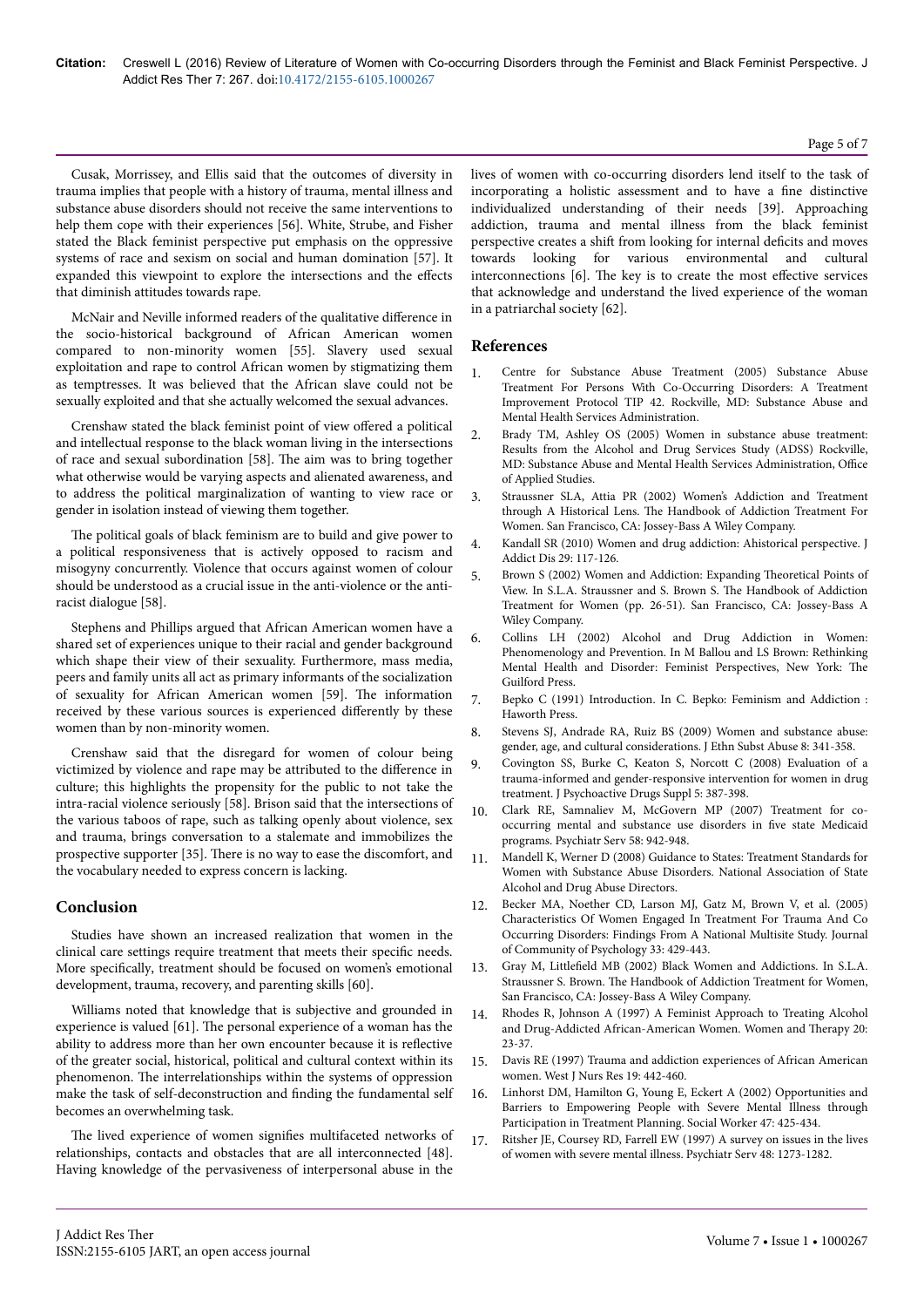- 18. Ballou M, Matsumoto A, Wagner M [\(2002\) Toward a Feminist Ecological](http://tcp.sagepub.com/content/36/3/446.abstract) Theory of Human Nature: Theory [Building in Response to Real-World](http://tcp.sagepub.com/content/36/3/446.abstract) [Dynamics. In M. Ballou, and L.S. Brown. Rethinking Mental Health and](http://tcp.sagepub.com/content/36/3/446.abstract) [Disorder: Feminist Perspectives, New York:](http://tcp.sagepub.com/content/36/3/446.abstract) Нe Guilford Press.
- 19. Avery L (1998) A Feminist Perspective on Group Work with Severely Mentally Ill Woman. Women and Therapy 21: 1-7.
- 20. Nabors NA, Pettee MF (2003) Womanist Therapy with African American Women with Disabilities. Women and Therapy 26: 331-341.
- 21. [Carter RT, Parks EE \(1996\) Womanist Identity and Mental Health.](http://eric.ed.gov/?id=EJ537287) [Journal of Counseling and Development 74: 484-489.](http://eric.ed.gov/?id=EJ537287)
- 22. [Nadeem E, Lange JM, Miranda J \(2008\) Mental health care preferences](http://www.ncbi.nlm.nih.gov/pubmed/18463940) [among low-income and minority women.](http://www.ncbi.nlm.nih.gov/pubmed/18463940) Arch Womens Ment Health 11: [93-102.](http://www.ncbi.nlm.nih.gov/pubmed/18463940)
- 23. Neighbours HW, Caldwell C, Williams DR, Nesse R, Taylor RJ, et al. (2007) Race, Ethnicity, and the Use of Services for Mental Disorders: Results from the National Survey of American Life. Archives of General Psychiatry 64: 485-494.
- 24. [Schnittker J, Freese J, Powell B \(2000\) Nature, Nurture, Neither, Nor:](http://www.jstor.org/stable/3005943) Black-White Differences [in Beliefs about the Causes and Appropriate](http://www.jstor.org/stable/3005943) [Treatment of Mental Illness. Social Forces 78: 1101-1130.](http://www.jstor.org/stable/3005943)
- 25. Snowden LR, Hu TW (1997) Ethnic Differences in Mental Health Services Use Among the Severely Mentally Ill. Journal Of Community Psychology 25: 235-247.
- 26. [Wilson M \(2001\) Black Women and Mental Health: Working Towards](http://www.palgrave-journals.com/fr/journal/v68/n1/abs/9496803a.html) [Inclusive Mental Health Services. Feminist Review 68: 34-51.](http://www.palgrave-journals.com/fr/journal/v68/n1/abs/9496803a.html)
- 27. [Groh CJ \(2007\) Poverty, Mental Health, and Women: Implications for](http://jap.sagepub.com/content/13/5/267.abstract) [Psychiatric Nurses in Primary Care Settings. Journal of the American](http://jap.sagepub.com/content/13/5/267.abstract) [Psychiatric Nurses Association 13: 267-274.](http://jap.sagepub.com/content/13/5/267.abstract)
- 28. [Diala CC, Muntaner C, Walrath C, Nickerson K, LaVeist T, et al. \(2001\)](http://www.ncbi.nlm.nih.gov/pubmed/11344893) Racial/Ethinic Differences [in Attitudes Toward Seeking Professional](http://www.ncbi.nlm.nih.gov/pubmed/11344893) [Mental Health Services. American Journal of Public Health 91: 805-807.](http://www.ncbi.nlm.nih.gov/pubmed/11344893)
- 29. [Suite DH, La Bril R, Primm A, Harrison-Ross P \(2007\) Beyond](http://www.ncbi.nlm.nih.gov/pmc/articles/PMC2574307/) [Misdiagnosis, Misunderstanding and Mistrust: Relevance of the](http://www.ncbi.nlm.nih.gov/pmc/articles/PMC2574307/) [Historical Perspective in the Medical and Mental Health Treatment of](http://www.ncbi.nlm.nih.gov/pmc/articles/PMC2574307/) [People of Colour. Journal of the National Medical Association 99:](http://www.ncbi.nlm.nih.gov/pmc/articles/PMC2574307/) [879-885.](http://www.ncbi.nlm.nih.gov/pmc/articles/PMC2574307/)
- 30. Waite R, Killian P (2007) Exploring Depression among a Cohort of African American Women. Journal of American Psychiatric Nurses Association 13: 161-169.
- 31. [Collins PY, Elkington KS, von Unger H, Sweetland A, Wright ER, et al.](http://www.ncbi.nlm.nih.gov/pubmed/19123772) [\(2008\) Relationship of stigma to HIV risk among women with mental](http://www.ncbi.nlm.nih.gov/pubmed/19123772) [illness. Am J Orthopsychiatry 78: 498-506.](http://www.ncbi.nlm.nih.gov/pubmed/19123772)
- 32. Kohn LP, Hudson KM (2002) Gender, Ethnicity and Depression: Intersectionality and Context in Mental Health Research With African American Women. Perspectives, 174-184.
- 33. [Mollow A \(2006\) When Black Women Start Going on Prozac: Race, and](http://www.jstor.org/stable/30029652) [Mental Illness in Meri Nana-Ama Danquah's Willow Weep for Me.](http://www.jstor.org/stable/30029652) [MELUS 31: 67-189.](http://www.jstor.org/stable/30029652)
- 34. Sparks E (2002) Depression and Schizophrenia in Women: Нe intersection of Gender, Race/Ethnicity, and Class. In M Ballou and LS Brown, Rethinking Mental Health and Disorder: Feminist Perspectives, New York: Нe Guilford Press.
- 35. Brison SJ (2002) Aftermath: [Violence and the Remaking of a Self.](https://en.wikipedia.org/wiki/Susan_Brison) [Princeton: Princeton University Press.](https://en.wikipedia.org/wiki/Susan_Brison)
- 36. [Courtois CA, Ford JD \(2009\) Treating Complex Traumatic Stress](http://www.guilford.com/books/Treating-Complex-Traumatic-Stress-Disorders-Adults/Courtois-Ford/9781462513390/reviews) [Disorders, New York:](http://www.guilford.com/books/Treating-Complex-Traumatic-Stress-Disorders-Adults/Courtois-Ford/9781462513390/reviews) Нe Guilford Press.
- 37. Herman J (1992) Trauma and Recovery: The aftermath of violence from domestic abuse to political terror, New York: Basic Books.
- 38. Janoff-Bulman R (1992) Shattered Assumptions: Towards a New Psychology of Trauma, New York: Нe Free Press.
- 39. [Frueh BC, Knapp RG, Cusack KJ, Grubaugh AL, Sauvageot JA, et al.](http://www.ncbi.nlm.nih.gov/pubmed/16148328) [\(2005\) Patients' reports of traumatic or harmful experiences within the](http://www.ncbi.nlm.nih.gov/pubmed/16148328) [psychiatric setting. Psychiatr Serv 56: 1123-1133.](http://www.ncbi.nlm.nih.gov/pubmed/16148328)
- 40. Savage A, Quiros L, Dodd SJ, Bonavota D (2007) Building Trauma Informed Practice: Appreciating the Impact of Trauma in the Lives of

Women with Substance Abuse and Mental Health Problems. Journal of Social Work Practice in the Addictions, 7: 91-116.

- 41. [Gallop R, McCay E, Guha M, Khan P \(1999\)](http://www.ncbi.nlm.nih.gov/pubmed/10745755) Нe experience of [hospitalization and restraint of women who have a history of childhood](http://www.ncbi.nlm.nih.gov/pubmed/10745755) [sexual abuse. Health Care Women Int 20: 401-416.](http://www.ncbi.nlm.nih.gov/pubmed/10745755)
- 42. Huntington N, Moses DJ, Veysey BM (2005) Developing and Implementing A Comprehensive Approach to Serving Women with Co-Occurring Disorders And Histories Of Trauma. Journal of Community Psychology 33: 395-410
- 43. Giard J, Hennigan K, Huntington N, Vogel W, Rinehart D, et al. (2005) Development and Implementation of A Multisite Evaluation For Нe Women, Co-Occurring Disorders And Violence Study. Journal of Community Psychology 33: 411-427.
- [Covington SS \(2007\) Working with Substance Abusing Mothers: A](http://www.centerforgenderandjustice.org/assets/files/Final%20Source%20article.pdf) [Trauma-Informed, Gender-Responsive Approach. National Abandoned](http://www.centerforgenderandjustice.org/assets/files/Final%20Source%20article.pdf) [Infants Assistance Resource Center 16: 1-11.](http://www.centerforgenderandjustice.org/assets/files/Final%20Source%20article.pdf)
- 45. Clark C, Young M, Jackson E, Graeber C, Mazelis R, et al. (2008) Consumer Perceptions of Integrated Trauma-Informed Services among Women with Co-Occurring Disorders. Journal of Behavioral Health Services and Research, 35(1), 71-90.
- 46. Veysey BM, Clark C (2004) Introduction. Alcoholism Treatment Quarterly 22: 1-18.
- 47. [DiNitto DM, Crisp C \(2002\) Addictions and Women with Major](http://stephaniecovington.com/assets/files/5.pdf) [Psychiatric Disorders. In SLA Straussner and S Brown.](http://stephaniecovington.com/assets/files/5.pdf) Нe Handbook of [Addiction Treatment For Women. San Francisco, CA: Jossey-Bass A](http://stephaniecovington.com/assets/files/5.pdf) [Wiley Company.](http://stephaniecovington.com/assets/files/5.pdf)
- 48. Cadiz S, Savage A, Bonavota D, Hollywood J, Butters E, et al. (2004) Нe Portal Project: A Layered Approach to Integrating Trauma into Alcohol and Other Drug Treatment for women. Alcoholism Treatment Quarterly  $22 \cdot 121 - 139$
- 49. Gatz M, Brown V, Hennigan K, Rechberger E, O'Keefe M, et al. (2007) Effectiveness of an Integrated, Trauma-Informed Approach to Treating Women with Co-Occurring Disorders and Histories of Trauma: Нe Los Angeles Site Experience. Journal of Community Psychology 35: 863-878.
- 50. [Brown VB, Rechberger E, Bjelajac P \(2004\) A Model for Changing](http://www.tandfonline.com/doi/abs/10.1300/J020v22n03_05) [Alcohol and Other Drug, Mental Health, and Trauma Services Practice:](http://www.tandfonline.com/doi/abs/10.1300/J020v22n03_05) [PROTOTYPES Systems Change Center. Alcoholism Treatment Quarterly](http://www.tandfonline.com/doi/abs/10.1300/J020v22n03_05) [22: 81-94.](http://www.tandfonline.com/doi/abs/10.1300/J020v22n03_05)
- 51. [Cohen LR, Hien DA \(2006\) Treatment outcomes for women with](http://www.ncbi.nlm.nih.gov/pubmed/16399969) [substance abuse and PTSD who have experienced complex trauma.](http://www.ncbi.nlm.nih.gov/pubmed/16399969) [Psychiatr Serv 57: 100-106.](http://www.ncbi.nlm.nih.gov/pubmed/16399969)
- Holdcraft [LA, Comtois KA \(2002\) Description Of And Preliminary Data](http://homelesshub.ca/resource/description-and-preliminary-data-womens-dual-diagnosis-community-mental-health-program) [From A Women's Dual Diagnosis Community Mental Health Program.](http://homelesshub.ca/resource/description-and-preliminary-data-womens-dual-diagnosis-community-mental-health-program) [Canadian Journal of Community Mental Health 21: 91-109.](http://homelesshub.ca/resource/description-and-preliminary-data-womens-dual-diagnosis-community-mental-health-program)
- 53. [Morrissey JP, Jackson EW, Ellis AR, Amaro H, Brown VB, et al. \(2005\)](http://www.ncbi.nlm.nih.gov/pubmed/16215186) [Twelve-month outcomes of trauma-informed interventions for women](http://www.ncbi.nlm.nih.gov/pubmed/16215186) [with co-occurring disorders. Psychiatr Serv 56: 1213-1222.](http://www.ncbi.nlm.nih.gov/pubmed/16215186)
- 54. [Hooks B \(1981\) Ain't I A Woman: Black women and feminism.](https://excoradfeminisms.files.wordpress.com/2010/03/bell_hooks-feminism_is_for_everybody.pdf) [Cambridge, MA: South End Press.](https://excoradfeminisms.files.wordpress.com/2010/03/bell_hooks-feminism_is_for_everybody.pdf)
- 55. McNair LD, Neville HA (1996) African American Women Survivors of Sexual Assault: The Intersection of Race and Class, Women and Therapy 18.
- 56. [Cusack KJ, Morrissey JP, Ellis AR \(2008\) Targeting trauma-related](http://www.ncbi.nlm.nih.gov/pubmed/17999175) [interventions and improving outcomes for women with co-occurring](http://www.ncbi.nlm.nih.gov/pubmed/17999175) [disorders. Adm Policy Ment Health 35: 147-158.](http://www.ncbi.nlm.nih.gov/pubmed/17999175)
- 57. [White AM, Strube MJ, Fisher S \(1998\) A Black Feminist Model of Rape](http://pwq.sagepub.com/content/22/2/157.abstract) [Myth Acceptance: Implications for Research and Antirape Advocacy in](http://pwq.sagepub.com/content/22/2/157.abstract) [Black Communities. Psychology of Women Quarterly 22: 157-175.](http://pwq.sagepub.com/content/22/2/157.abstract)
- 58. [Crenshaw K \(1993\) Beyond Racism and Misogyny: Black Feminism and](http://rre.sagepub.com/content/22/1/195.extract) [2 Live Crew. In Matsuda M \(Ed.\) Words that Wound: Critical race theory,](http://rre.sagepub.com/content/22/1/195.extract) [assaultive speech, and the First Amendment, Boulder, CO: Westview](http://rre.sagepub.com/content/22/1/195.extract) [Press.](http://rre.sagepub.com/content/22/1/195.extract)
- 59. [Stephens DP, Phillips L \(2005\) Integrating Black feminist thought into](http://www.tandfonline.com/doi/abs/10.1080/14616660500112725) [conceptual frameworks of African American adolescent women's sexual](http://www.tandfonline.com/doi/abs/10.1080/14616660500112725) [scripting processes. Sexualities, Evolution and Gender 7: 37-55.](http://www.tandfonline.com/doi/abs/10.1080/14616660500112725)